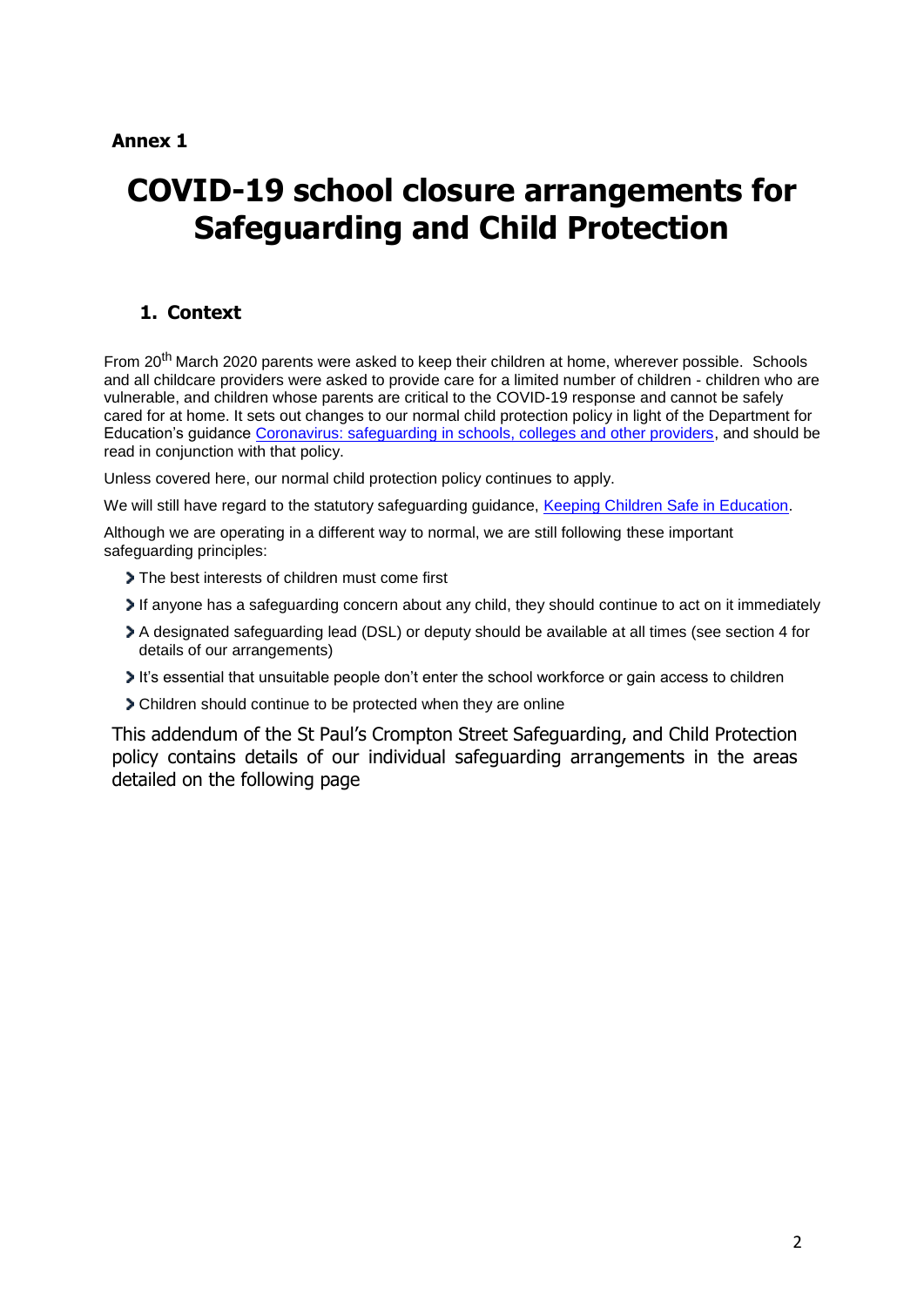| 1. |  |
|----|--|
| 3. |  |
| 4. |  |
| 5. |  |
| 6. |  |
| 7. |  |
| 8. |  |
| 9. |  |
|    |  |
|    |  |
|    |  |
|    |  |
|    |  |
|    |  |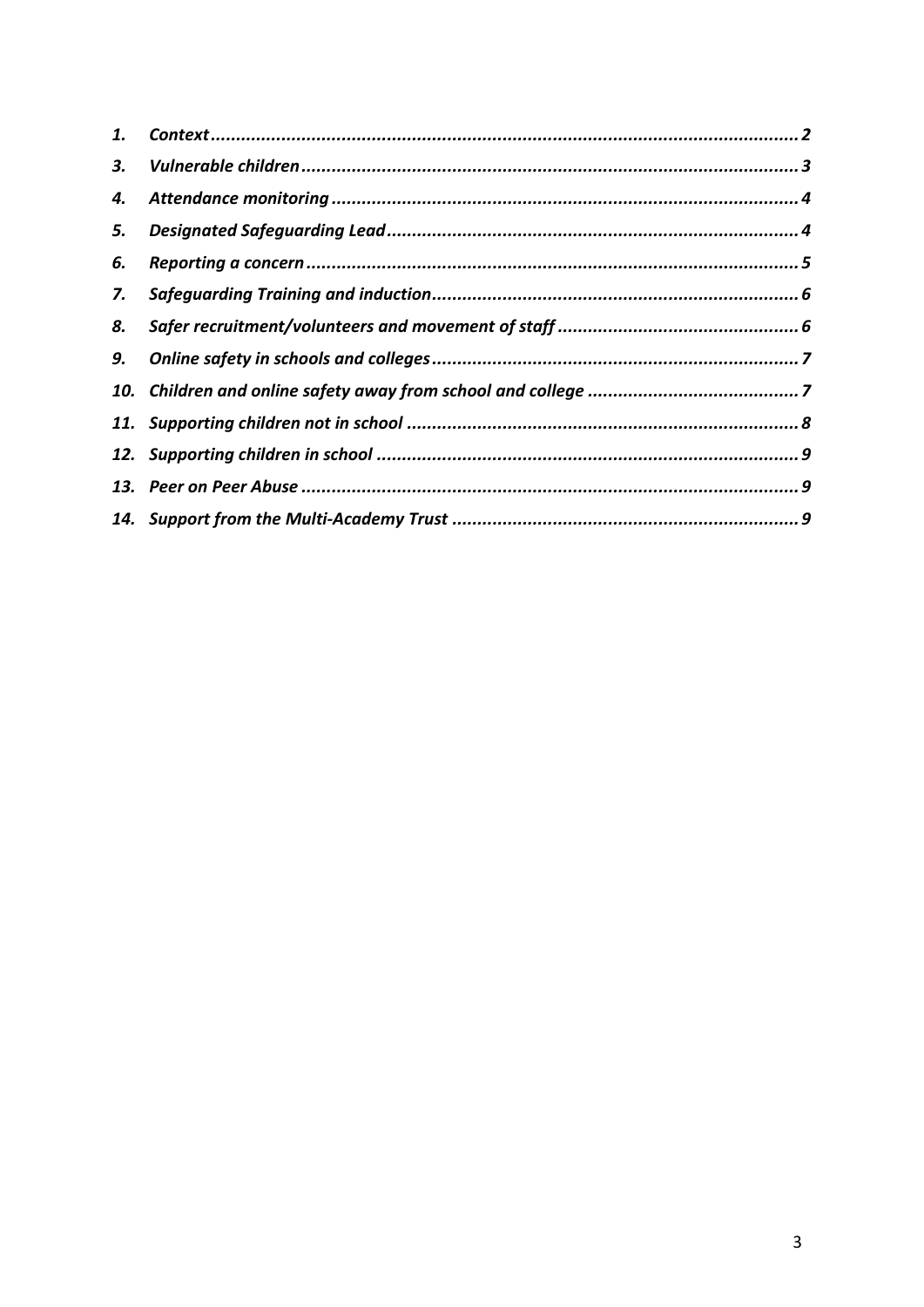# **Key contacts**

| <b>Role</b>                            | <b>Name</b>                  |
|----------------------------------------|------------------------------|
| Designated Safeguarding<br>Lead        | <b>Yvette Sullivan</b>       |
| Deputy Designated<br>Safeguarding Lead | Andrew McCarthy              |
| <b>Advanced DSL trained</b>            | Daniel Hunter/Sarah O'Reilly |
| Headteacher                            | <b>Yvette Sullivan</b>       |
| <b>Chair of Governors</b>              | Shahrokh Taromsari           |
| Safeguarding Governors                 | Wendy Lord/Kath Jackson      |

# **Vulnerable children**

Vulnerable children include those who have a social worker and those children and young people up to the age of 25 with education, health and care (EHC) plans.

The Department for Education's (DfE's) definition of 'vulnerable children' includes those who:

Have a social worker, including children:

- With a child protection plan
- Assessed as being in need
- Looked after by the local authority

Have an education, health and care (EHC) plan

Those who have a social worker include children who have a Child Protection Plan and those who are looked after by the Local Authority. A child may also be deemed to be vulnerable if they have been assessed as being in need or otherwise meet the definition in section 17 of the Children Act 1989.

Those with an EHC plan will be risk-assessed, to decide whether they need to continue to be offered a school or college place in order to meet their needs, or whether they can safely have their needs met at home. Many children and young people with EHC plans can safely remain at home.

Eligibility for free school meals in and of itself should not be the determining factor in assessing vulnerability.

Senior leaders, especially the Designated Safeguarding Lead (and deputy) know who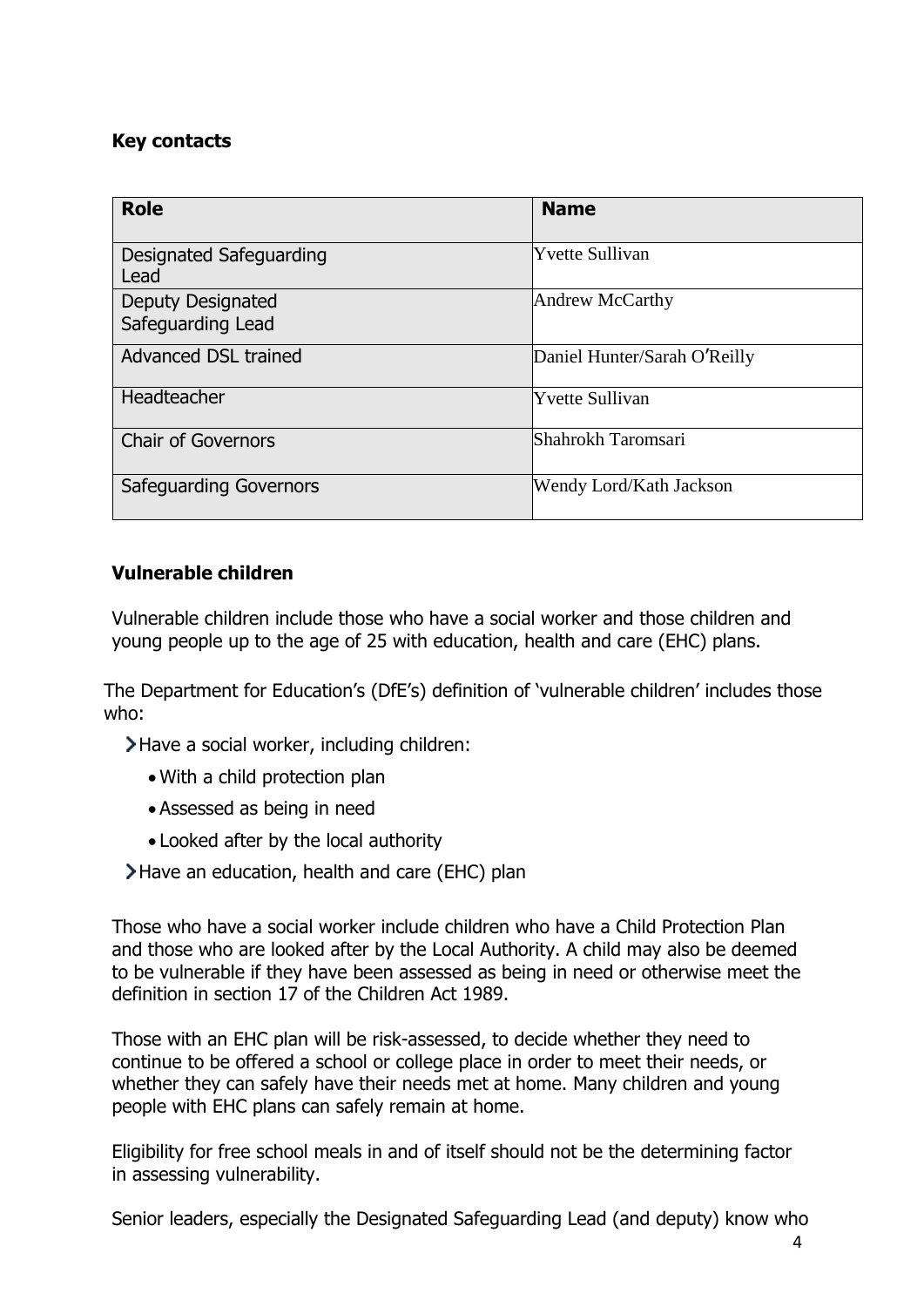our most vulnerable children are. They have the flexibility to offer a place to those on the edge of receiving children's social care support.

St Paul's CE Primary School will continue to work with and support children's social workers to help protect vulnerable children. This includes working with and supporting children's social workers and the local authority virtual school head (VSH) for looked-after and previously looked-after children.

There is an expectation that vulnerable children who have a social worker will attend an education setting, so long as they do not have underlying health conditions that put them at risk. In circumstances where a parent does not want to bring their child to an education setting, and their child is considered vulnerable, the social worker and St Paul's CE Primary School will explore the reasons for this directly with the parent.

Where parents are concerned about the risk of the child contracting COVID19, the social worker will talk through these anxieties with the parent/carer following the advice set out by Public Health England.

## **Attendance monitoring**

Local authorities and education settings do not need to complete their usual day-today attendance processes to follow up on non-attendance.

St Paul's CE Primary School and social workers will agree with parents/carers whether children in need should be attending school – St Paul's CE will then follow up on any pupil that they were expecting to attend, who does not. St Paul's CE Primary School will also follow up with any parent or carer who has arranged care for their child(ren) and the child(ren) subsequently do not attend.

#### HOW WILL THIS LOOK?

To support the above, St Paul's CE Primary School will, when communicating with parents/carers, confirm emergency contact numbers are correct and ask for any additional emergency contact numbers where they are available.

In all circumstances where a vulnerable child does not take up their place at school, or discontinues, St Paul's CE Primary School will notify their social worker.

As most children will not be attending school during this period of school closure, we will not be completing our usual attendance registers or following our usual procedures to follow up on non-attendance.

The exception to this is where any child we expect to attend school during the closure doesn't attend, or stops attending. In these cases we will:

Follow up on their absence with their parents or carers, by phone

Notify their social worker, where they have one

We are using the Department for Education's daily online attendance form to keep an accurate record of who is attending school.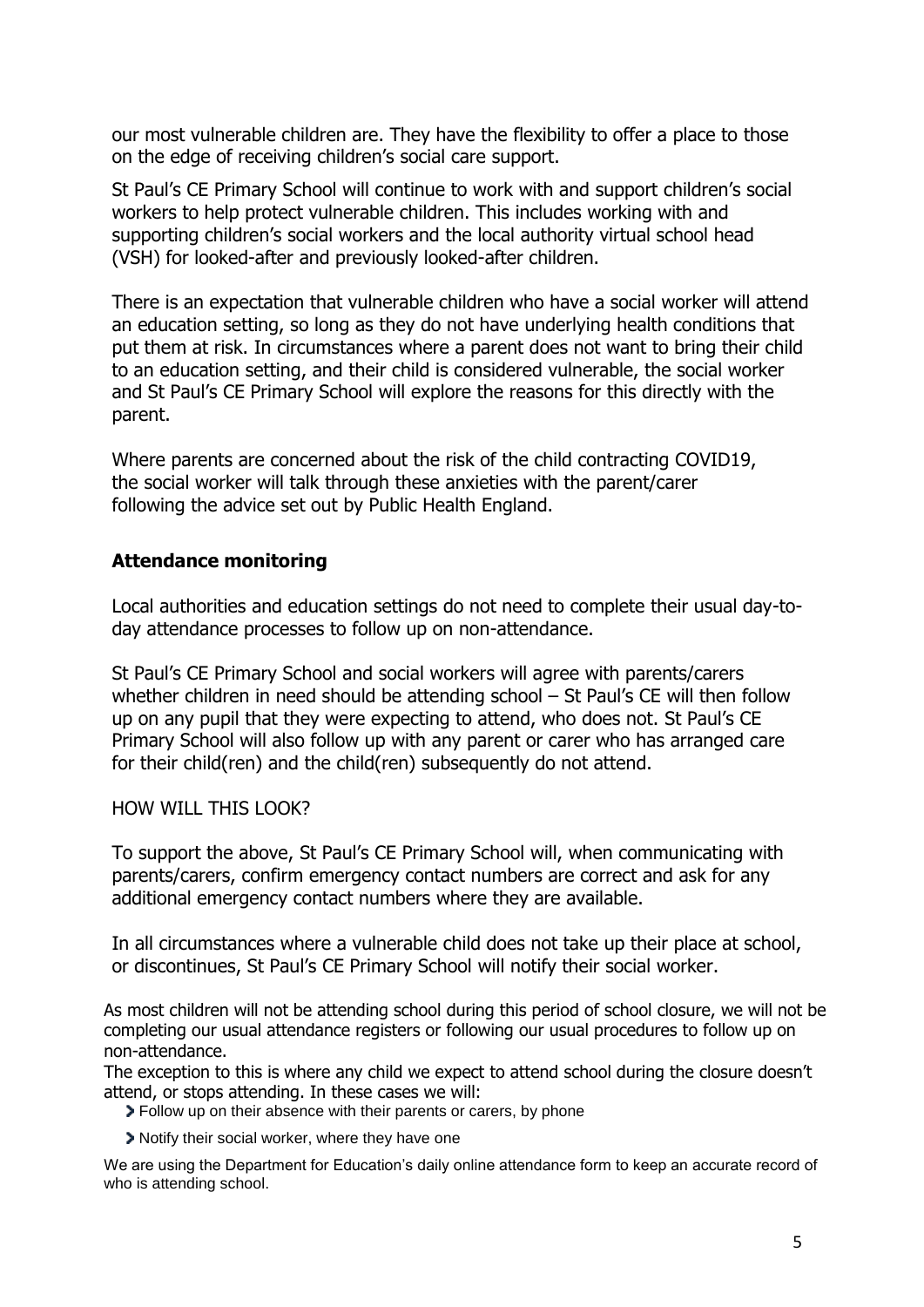We will make arrangements with parents and carers to make sure we have up-to-date emergency contact details, and additional contact details where possible.

We will keep a record of which staff and volunteers are on site each day, and that appropriate checks have been carried out for them.

We will continue to keep our single central record up to date.

#### **Designated Safeguarding Lead**

St Paul's CE Primary School has a Designated Safeguarding Lead (DSL) and a Deputy DSL.

The Designated Safeguarding Lead is: Yvette Sullivan

The Deputy Designated Safeguarding Lead is: Andrew McCarthy

Level 3 trained staff: Daniel Hunter/Sarah O'Reilly

The optimal scenario is to have a trained DSL (or deputy) available on site. Where this is not the case a trained DSL (or deputy) will be available to be contacted via phone or online video - for example when working from home.

Where a trained DSL (or deputy) is not on site, in addition to the above, a senior member of staff will assume responsibility for co-ordinating safeguarding on site.

The senior leader will be responsible for liaising with the off-site DSL (or deputy) to make sure they (the senior leader) can:

- I dentify the most vulnerable children in school
- Update and manage access to child protection files, where necessary
- Liaise with children's social workers where they need access to children in need and/or to carry out statutory assessments

This might include updating and managing access to child protection online management system, CPOMS and liaising with the offsite DSL (or deputy) and as required liaising with children's social workers where they require access to children in need and/or to carry out statutory assessments at the school or college.

It is important that all staff and volunteers have access to a trained DSL (or deputy). On each day staff on site will be made aware of who that person is and how to speak to them.

The DSL will continue to engage with social workers, as appropriate.

#### **Reporting a concern**

Where staff have a concern about a child, they should continue to follow the process outlined in the school Safeguarding Policy, this includes making a report via CPOMS,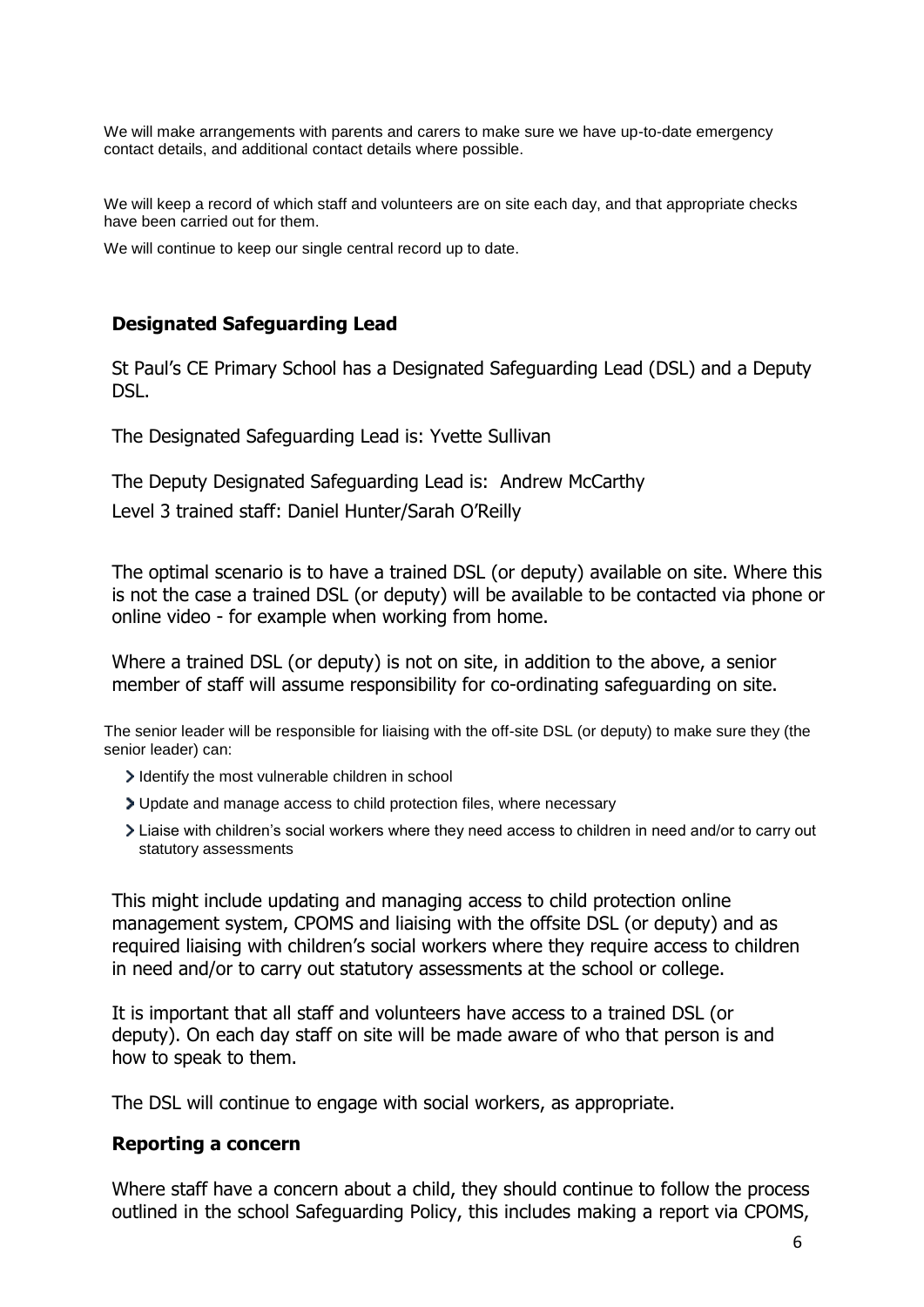which can be done remotely.

In the unlikely event that a member of staff cannot access their CPOMS from home, they should email the Headteacher and Deputy Headteacher. This will ensure that the concern is received.

Staff are reminded of the need to report any concern immediately and without delay.

Where staff are concerned about an adult working with children in the school, they should report the concern to the Headteacher or Deputy Headteacer. The notification to the Headteacher should be done verbally and then followed up with an email to the Headteacher.

Concerns around the Headteacher should be directed to the Chair of Governors: Shahrokh Taromsari on [chairofgovernors@stpaulscrompton.org.uk](mailto:chairofgovernors@stpaulscrompton.org.uk)

# **Safeguarding Training and induction**

DSL training is very unlikely to take place whilst there remains a threat of the COVID 19 virus.

For the period COVID-19 measures are in place, a DSL (or deputy) who has been trained will continue to be classed as a trained DSL (or deputy) even if they miss their refresher training. Further staff have been Level 3 trained through online training in the interim.

All existing school staff have had safeguarding training and have read part 1 of Keeping Children Safe in Education (2019). The DSL should communicate with staff any new local arrangements, so they know what to do if they are worried about a child.

Where new staff are recruited, or new volunteers enter school, they will continue to be provided with a safeguarding induction.

If staff are deployed from another education or children's workforce setting to our school, we will take into account the DfE supplementary guidance on safeguarding children during the COVID-19 pandemic and will accept portability as long as the current employer confirms in writing that:-

- the individual has been subject to an enhanced DBS and children's barred list check
- there are no known concerns about the individual's suitability to work with children
- there is no ongoing disciplinary investigation relating to that individual

Upon arrival, they will be given a copy of the receiving setting's child protection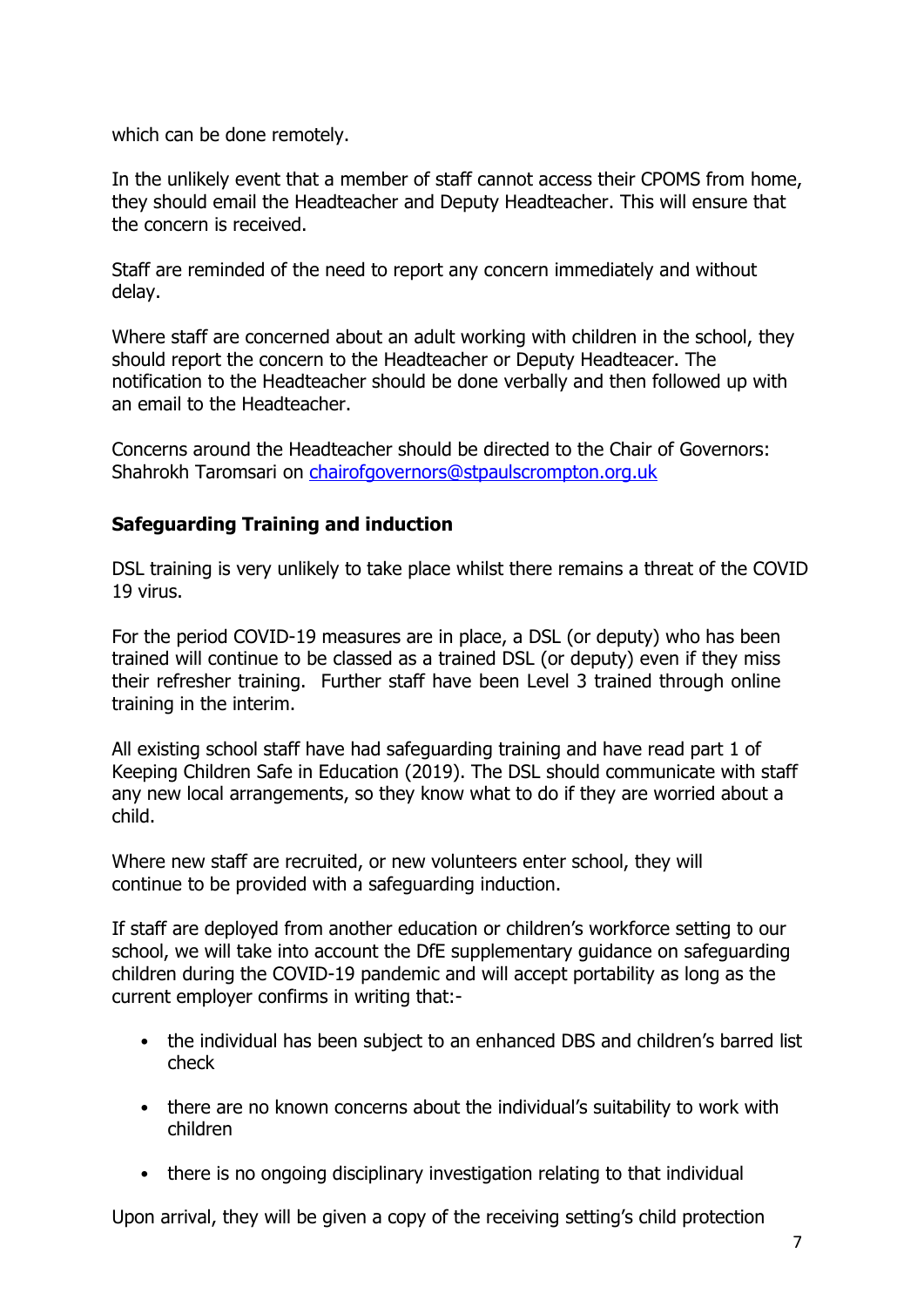policy, confirmation of local processes and confirmation of DSL arrangements.

## **Safer recruitment/volunteers and movement of staff**

It remains essential that people who are unsuitable are not allowed to enter the children's workforce or gain access to children. When recruiting new staff, we will continue to follow the relevant safer recruitment processes for their setting, including, as appropriate, relevant sections in part 3 of Keeping Children Safe in Education (2019) (KCSIE).

In response to COVID-19, the Disclosure and Barring Service (DBS) has made changes to its guidance on standard and enhanced DBS ID checking to minimise the need for face-to-face contact.

If St Paul's were to utilise volunteers, we will continue to follow the checking and risk assessment process as set out in paragraphs 167 to 172 of KCSIE. Under no circumstances will a volunteer who has not been checked be left unsupervised or allowed to work in regulated activity.

St Paul's CE Primary School will continue to follow the legal duty to refer to the DBS anyone who has harmed or poses a risk of harm to a child or vulnerable adult. Full details can be found at paragraph 163 of KCSIE.

St Paul's CE Primary School will continue to consider and make referrals to the Teaching Regulation Agency (TRA) as per paragraph 166 of KCSIE and the TRA's 'Teacher misconduct advice for making a referral.

During the COVID-19 period all referrals should be made by emailing [Misconduct.Teacher@education.gov.uk](mailto:Misconduct.Teacher@education.gov.uk)

Whilst acknowledging the challenge of the current National emergency, it is essential from a safeguarding perspective that any school is aware, on any given day, which staff/volunteers will be in the school or college, and that appropriate checks have been carried out, especially for anyone engaging in regulated activity. As such, St Paul's CE Primary School will continue to keep the single central record (SCR) up to date as outlined in paragraphs 148 to 156 in KCSIE.

Where children are temporarily required to attend another setting, we will make sure the receiving school is provided with any relevant welfare and child protection information. Wherever possible, our DSL (or deputy) and/or special educational needs co-ordinator (SENCO) will share, as applicable:

- The reason(s) why the child is considered vulnerable and any arrangements in place to support them
- The child's EHC plan, child in need plan, child protection plan or personal education plan
- > Details of the child's social worker
- > Details of the virtual school head

Where the DSL, deputy or SENCO can't share this information, the senior leader(s) identified in section 4 will do this.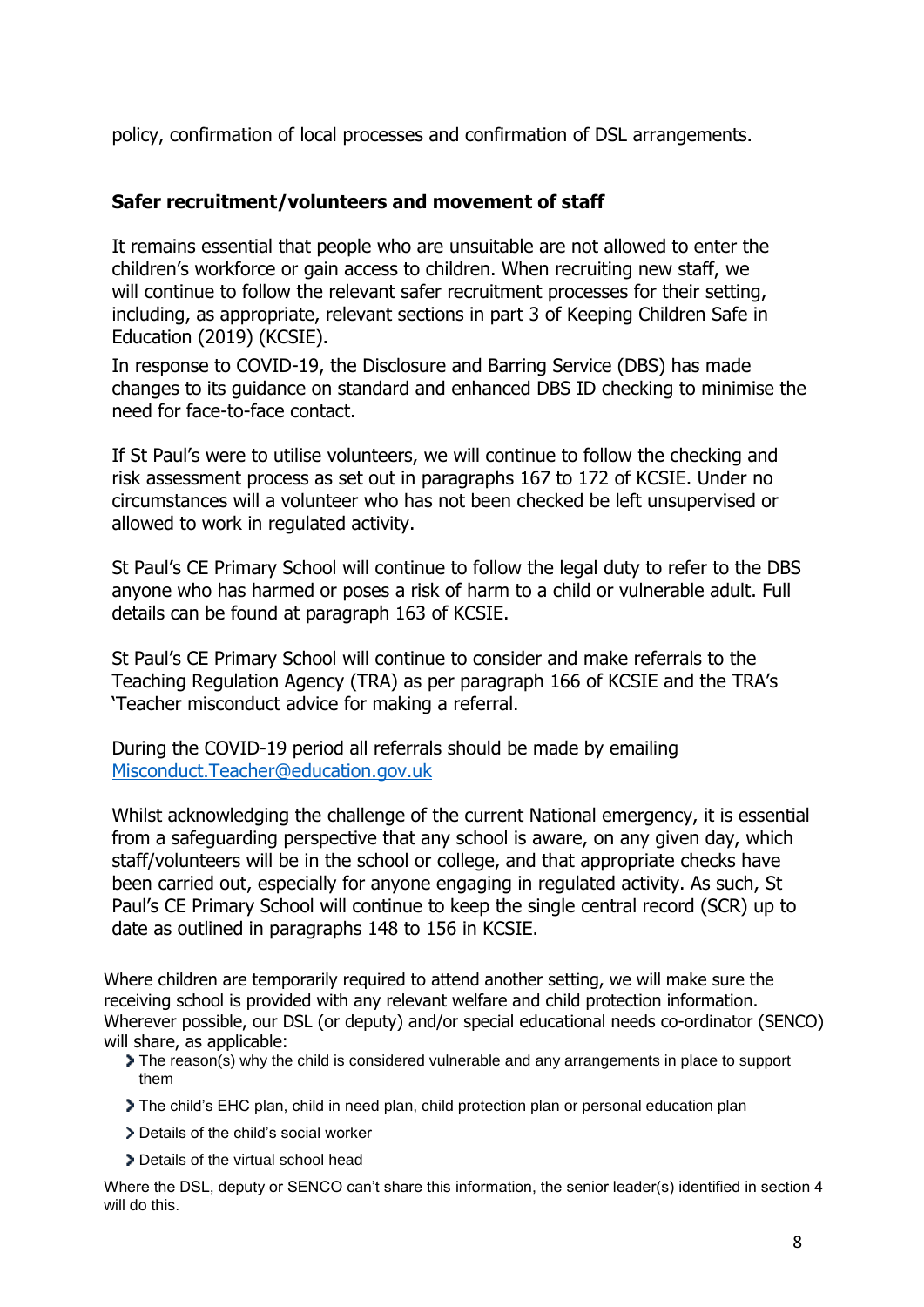We will share this information before the child arrives as far as is possible, and otherwise as soon as possible afterwards.

## **Online safety in schools and colleges**

St Paul's CE Primary School will continue to provide a safe environment, including online. This includes the use of an online filtering system.

Where students are using computers in school, appropriate supervision will be in place.

## **Children and online safety away from school and college**

It is important that all staff who interact with children, including online, continue to look out for signs a child may be at risk. Any such concerns should be dealt with as per the Child Protection Policy and where appropriate referrals should still be made to children's social care and as required, the police. Parents will continue to be informed of online safety on the school newsletter and an online safety activity will be sent weekly with the class learning.t Paul's CE Primary School will ensure any use of online learning tools and systems is in line with privacy and data protection/GDPR requirements.

## **Supporting children not in school**

St Paul's CE Primary School is committed to ensuring the safety and wellbeing of all its Children and Young people.

Where the DSL has identified a child to be on the edge of social care support, or who would normally receive pastoral-type support in school, they should ensure that a robust communication plan is in place for that child or young person.

Details of a record of contact that has been attempted or made during this time should be recorded on CPOMS.

The communication plans will include phone contact to support parents. School will liaise with Social workers to discuss face to face contact.

St Paul's CE Primary School and its DSL will work closely with all stakeholders to maximise the effectiveness of any communication plan.

This plan must be reviewed regularly (at least once a fortnight) and where concerns arise, the DSL will consider any referrals as appropriate.

St Paul's CE Primary School recognises that school is a protective factor for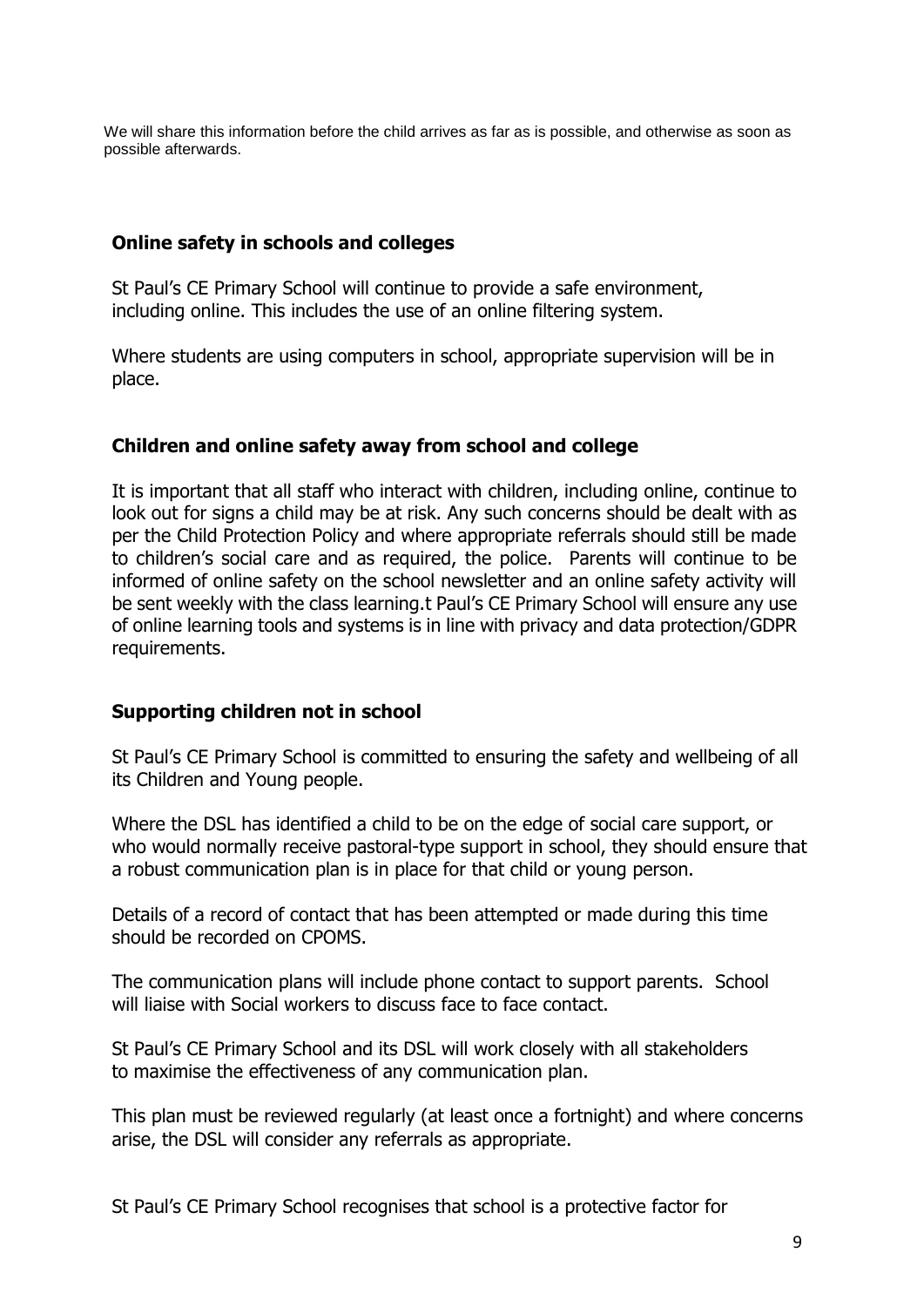children and young people, and the current circumstances, can affect the mental health of pupils and their parents/carers. Teachers at St Paul's CE Primary School need to be aware of this in setting expectations of pupils' work where they are at home. Teacher's will include a mental health activity weekly and links to exercise to try and support pupils to maintain a healthy lifestyle.

St Paul's CE Primary School will ensure that where we care for children of critical workers and vulnerable children on site, we ensure appropriate support is in place for them. This will be bespoke to each child and recorded on CPOMS.

We have contact plans for children with a social worker and children who we have safeguarding concerns about, for circumstances where:

- They won't be attending school (for example where the school, parent/carer and social worker, if relevant, have decided together that this wouldn't be in the child's best interests); or
- They would usually attend but have to self-isolate

Each child has an individual plan which sets out:

- How often the school will make contact this will be at least once a week
- Which staff member(s) will make contact as far as possible, this will be staff who know the family well
- How staff will make contact this will be over the phone

#### **Supporting children in school**

St Paul's CE Primary School is committed to ensuring the safety and wellbeing of all its students.

St Paul's CE Primary School will continue to be a safe space for all children to attend and flourish. The Headteacher will ensure that appropriate staff are on site and staff to pupil ratio numbers are appropriate, to maximise safety.

St Paul's CE Primary School will refer to the Government guidance for education and childcare settings on how to implement social distancing and continue to follow the advice from Public Health England on handwashing and other measures to limit the risk of spread of COVID19.

St Paul's CE Primary School will ensure that where we care for children of critical workers and vulnerable children on site, we ensure appropriate support is in place for them. This will be bespoke to each child and recorded on CPOMS.

Where St Paul's CE Primary School has concerns about the impact of staff absence – such as our Designated Safeguarding Lead or first aiders – we will discuss them immediately with the LA.

## **Safeguarding all children**

Staff and volunteers are aware that this difficult time potentially puts all children at greater risk. Staff and volunteers will continue to be alert to any signs of abuse, or effects on pupils' mental health that are also safeguarding concerns, and act on concerns immediately in line with the